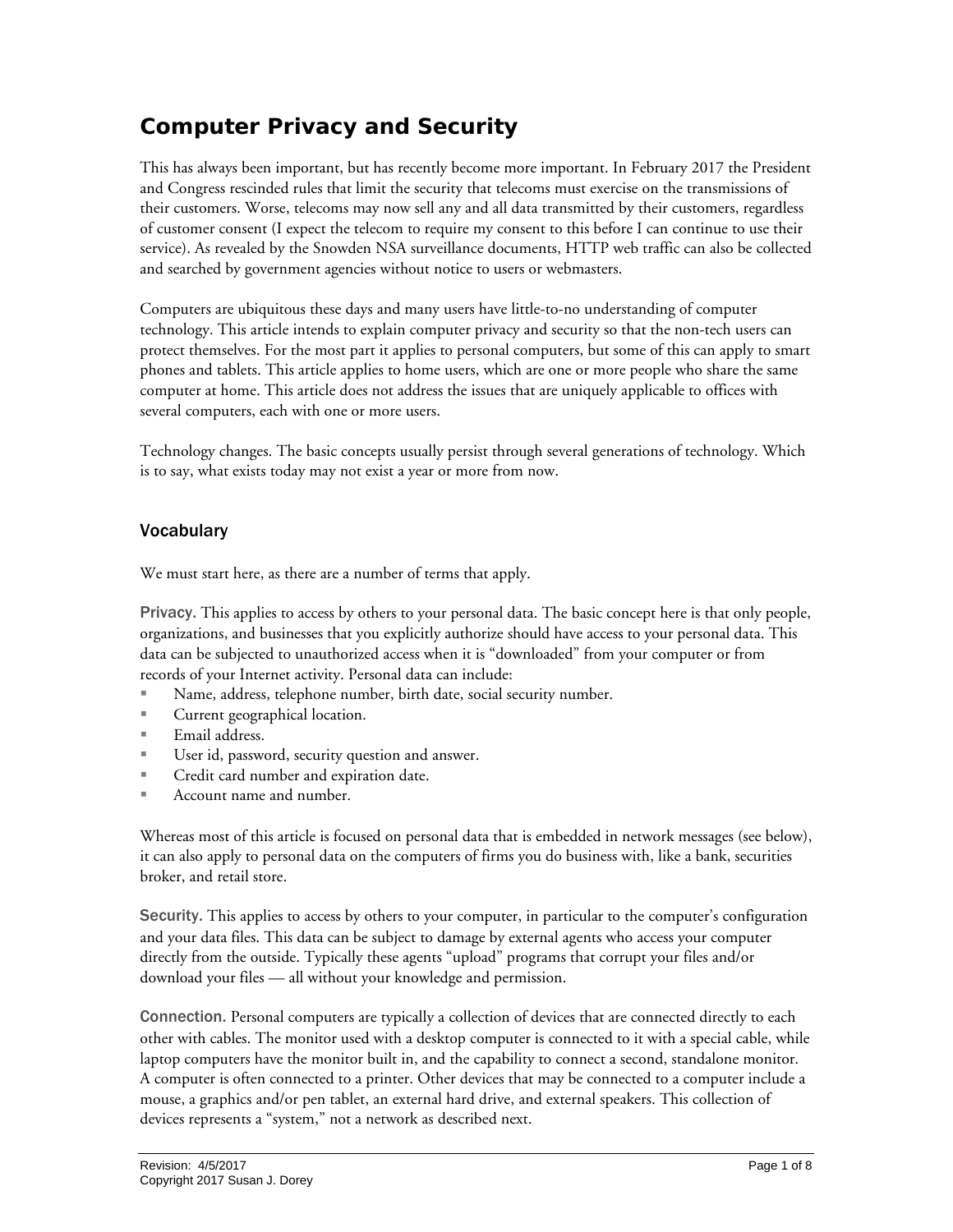The nature of the connection has traditionally been cables. Cables are linear bundles of wire encased in a cover with a special connector at each end. Some types of connectors have special uses, such as the one that connects a separate monitor to a computer. More recently, wireless data transmission technologies have been developed and widely adopted. They go by names like Wi-Fi, Bluetooth, and RFID.

Network. A network connects two or more computers with each other. This allows several computer users to communicate with each other and share files. There are a number of ways to "type" a network, but what is most relevant to this discussion is that home users are the primary audience. A local network only connects computers within your home. An extra-local network connects your home computer with external networks such as the Internet.

Computers can be connected to a network with cables and/or with wireless data transmission. The network cable is called an Ethernet cable.

Home networks typically have one computer designated as the network host. All the computers in the home are connected to the network host computer, which is connected to the Internet.

Smartphones have several wireless network connectivity choices; 2G/3G/4G (choice may depend on the capabilities of your phone and your phone service), Wi-Fi, Bluetooth, and RFID.

Upload/download. Upload refers to the situation where a program on/from an external network location sends data or file(s) to your computer. Download refers to the situation where data and/or file(s) are sent from your computer to an external network location.

Telecom. This is the abbreviation for a company that provides telecommunication services. Telecoms started out as telephone companies. With the entrance of the Internet into common home use, they added network access to the Internet. AT&T's first product was telephones and telephone networks. When you needed a home phone, AT&T sold you the phone (with its telephone cable) and ensured you had an operative telephone access point in your home. Cable companies later entered the scene, offering cablebased television service (CATV) and, eventually, CATV-based telephone service in which the internet traffic is routed over the cable television line; note this "cable" is a specialized kind of cable as discussed above as Connection.<sup>[1](#page-1-0)</sup> Other American firms include Verizon (which provides only wireless phone service) and dishNET (which provides only satellite-based service).

Most telecoms provide you with an external wired access point, hardware, and cables. Typically, the wired access point is already installed in a wall of your home, its outlet may look like a telephone outlet; it is connected with cable to the telecom's wired Internet network (DSL or CATV), which is external to your home (and perhaps half a mile away). The hardware typically is a network router (sometimes called a gateway). The installer connects the router to the wired access point (with a cable) and to your computer (with a cable). "Modern" routers offer wireless connection as well; your use of this is optional.

ISP. This is the acronym for Internet Service Provider. A telecom that provides internet access is also an ISP. Every website is hosted on the computers of an ISP; "hosted" means the site files are resident on the computers. Your telecom assigns you an email address when your service is started. (You can always have different email accounts on different hosts, such as Google Mail and the ISP that hosts your website.)

j

<span id="page-1-0"></span><sup>1.</sup> Technical details of CATV-based internet access for those willing and able to follow them: The typical CATV-based system used throughout the USA consists of (1) video collected from local TV stations and cable TV programming suppliers via satellite, (2) fiber-optic cable to neighborhood nodes that then (3) distribute the signals to homes with RG-6/U coax cable. The CATV network was primarily designed for downstream transmission of television signals, most of the existing networks are being refitted to support two-way data transmissions.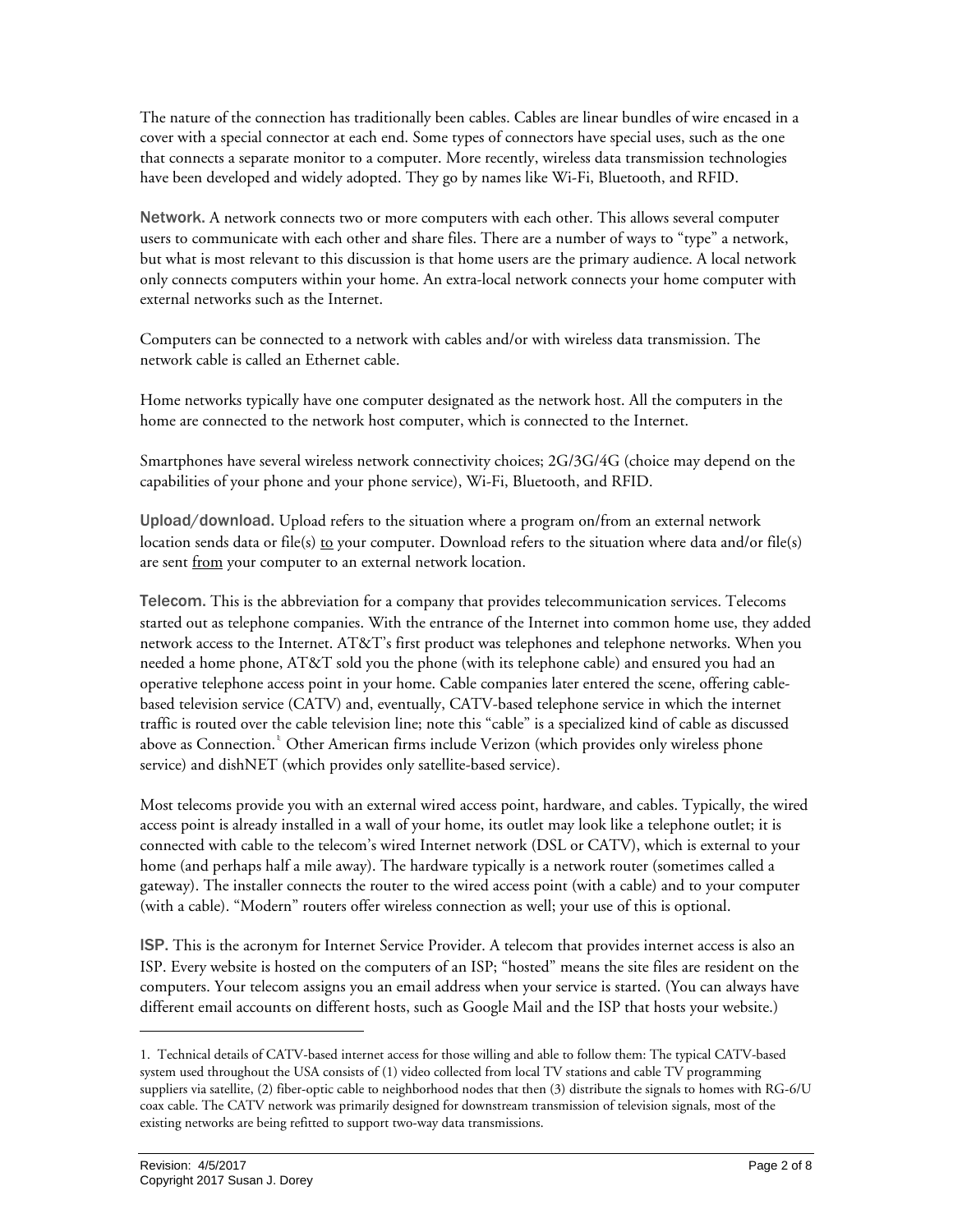All telecoms are ISPs, but not all ISPs are telecoms.

Webform. This is a web page on which you enter text. You may also upload files on the page; often these files are text documents and photographs. Webforms have text boxes and buttons (that mimic what you will find on standalone applications that are installed on your home computer).

Webmail. This is a functionality of viewing received and composing-and-sending email messages on a web page. Typically the web page belongs to the provider of your email address. For example, if you have a Gmail account, your webmail has a URL that begins **https://mail.google.com**. Webmail pages contain webforms (which may be hard to recognize); certainly the area of the page in which you type a new email message is part of a form.

Network Message. From the technical perspective, any single conglomeration of text and images that is sent or received over the Internet (or any external network) is a "network message." Incoming network messages include a web page received with your browser (which may include hidden items), an email message received with your local email client program (I use Microsoft Outlook), or a request (such as for a help topic) sent by a local program on your computer. Outgoing network messages include your browser's request for a new web page, webform data that you completed entering (only the form data, which does not include all the content of the web page), and an email message sent by your local email client program. The network message contains the network address of the destination and that of the origin. Of particular value to this discussion is that the contents of the network message are accessible by your telecom (including the incoming hidden items); as such, your telecom can store the messages "offline" for future examination, analysis, and eventual sale.

Encryption. This is the process of encoding a message or information in such a way that only authorized parties can read it. The original message is encoded with a special algorithm, commonly called a key. Once encrypted, a message must be decoded in order to be read in its original state; decoding requires a special algorithm (key) which may be the same as or different from the key used to encode the message. Theoretically it is possible to decrypt a message without possessing the key, but, for a well-designed encryption scheme, considerable computational resources, skills, and time are required. There are two types of keys. A symmetric/private key scheme uses the same key for encoding and decoding. A public key scheme uses a publically-available key to encode messages, but a private key for decoding. This second scheme is the one primarily used today over public networks.

SSL. This is the acronym for Secure Sockets Layer, which is the standard security technology for establishing an encrypted link between a web server (which hosts websites and email) and a browser. Netscape developed the original SSL protocols, the earliest one was published in 1995. the latest version is SSL 3.0 which was defined in 1996. All SSL versions were found to have insecurities and have been deprecated (prohibited); SSL 3.0 was deprecated in June 2015. They are, however, still in use awaiting a better method that has been approved.

TLS. This is the acronym for Transport Layer Security, which replaced SSL. The first version was defined in 1999. The latest finalized version, TLS 1.2, was defined in August 2008. It was modified in 2011 to remove backward compatibility with SSL. Note that all three versions of TLS have been defined as proposed Internet standards, but have not been formally accepted/approved. Before a client and server (the network endpoints) can begin to exchange information protected by TLS, they must securely exchange or agree upon an encryption key and a cipher to use when encrypting data.

HTTP. This is the acronym for Hypertext Transfer Protocol. HTTP is a protocol for data communication for the World Wide Web (Internet); as such it is the foundation of Internet networking. It is the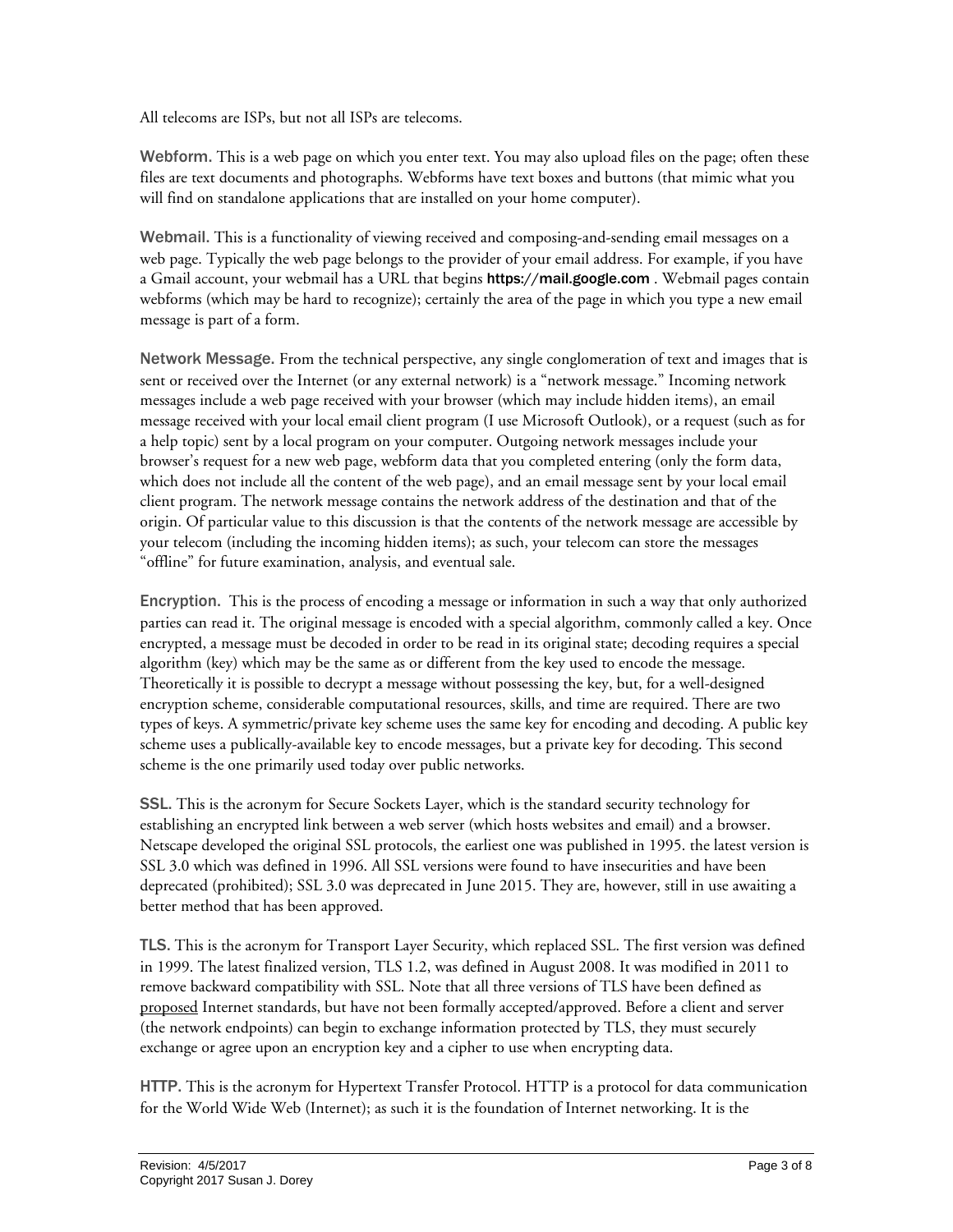technology for sending, over a network, requests for web pages from your computer and receiving those web pages on your computer.

HTTPS. This is a form of HTTP with added security. HTTPS consists of communication over Hypertext Transfer Protocol (HTTP) within a connection encrypted by Transport Layer Security, or its predecessor, Secure Sockets Layer.

HTTPS provides three security guarantees:

1. **Server authentication** allows users to have some confidence that they are talking to the true application (web) server. Without this guarantee, there can be no guarantee of confidentiality or integrity. 2. **Data confidentiality** means that eavesdroppers cannot understand the content of the communications between the user's browser and the web server, because the data is encrypted. 3. **Data integrity** means that a network attacker cannot damage or alter the content of the communications between the user's browser and the web server, because they are validated with a cryptographic message authentication code.

HTTP provides no privacy guarantees, and applications that use it cannot possibly provide users any privacy. When using a web application hosted via HTTP, people have no way of knowing whether they are talking to the true application server, nor can they be sure attackers have not read or modified communications between the user's computer and the server.

Web browser. This is the program on your computer that you use to access websites on the Internet. It is also referred to as a "browser." Current web browsers include Microsoft Internet Explorer, Google Chrome, Mozilla Firefox, Apple Safari, and Opera.

URL. This is the acronym for Uniform Resource Locator. It is commonly and informally termed a web address, although this is not strictly accurate. Browsers have a text area into which users type the URL of a web page they want to access and view (Firefox and Internet Explorer call this the Address Bar). An example of a URL is: http://www.example.com

Domain name. Every website and web page is "owned" by a domain. The domain name is a part of the URL. In the example above, the domain name is www.example.com .

VPN. This is the acronym for Virtual Private Network. It is a virtualized extension of a private network across a public network, such as the Internet. It enables users to send and receive data across shared or public networks as if their computing devices were directly connected to a private network. A VPN encrypts all data traffic to and from your phone, tablet, or computer by routing it through the VPN provider's server. Using a VPN won't stop apps and ads from collecting and transmitting your personal data, but it will make it much more difficult for spies or hackers to eavesdrop on those transmissions. A VPN is not a completely foolproof solution to privacy, but it can be very helpful.

IP address. Every device on a network has a unique (network) address that is represented by an IP address. IP stands for Internet Protocol. The original form of the address (called IPv4) had 4 segments of numbers and used 32 bits); when the limit of the available numbers began to be exceeded by the demand for addresses, an 8-segment form was adopted (called IPv6) which has 128 bits and eight groups of four hexadecimal digits with leading zeroes omitted. Common IPv4 addresses look like 10.48.29.12. Common IPv6 addresses look like 2001:db8:85a3:0:0:8a2e:370:7334 . Your computer's IP address is actually the IP address of your internet router, and that address is assigned by your telecom.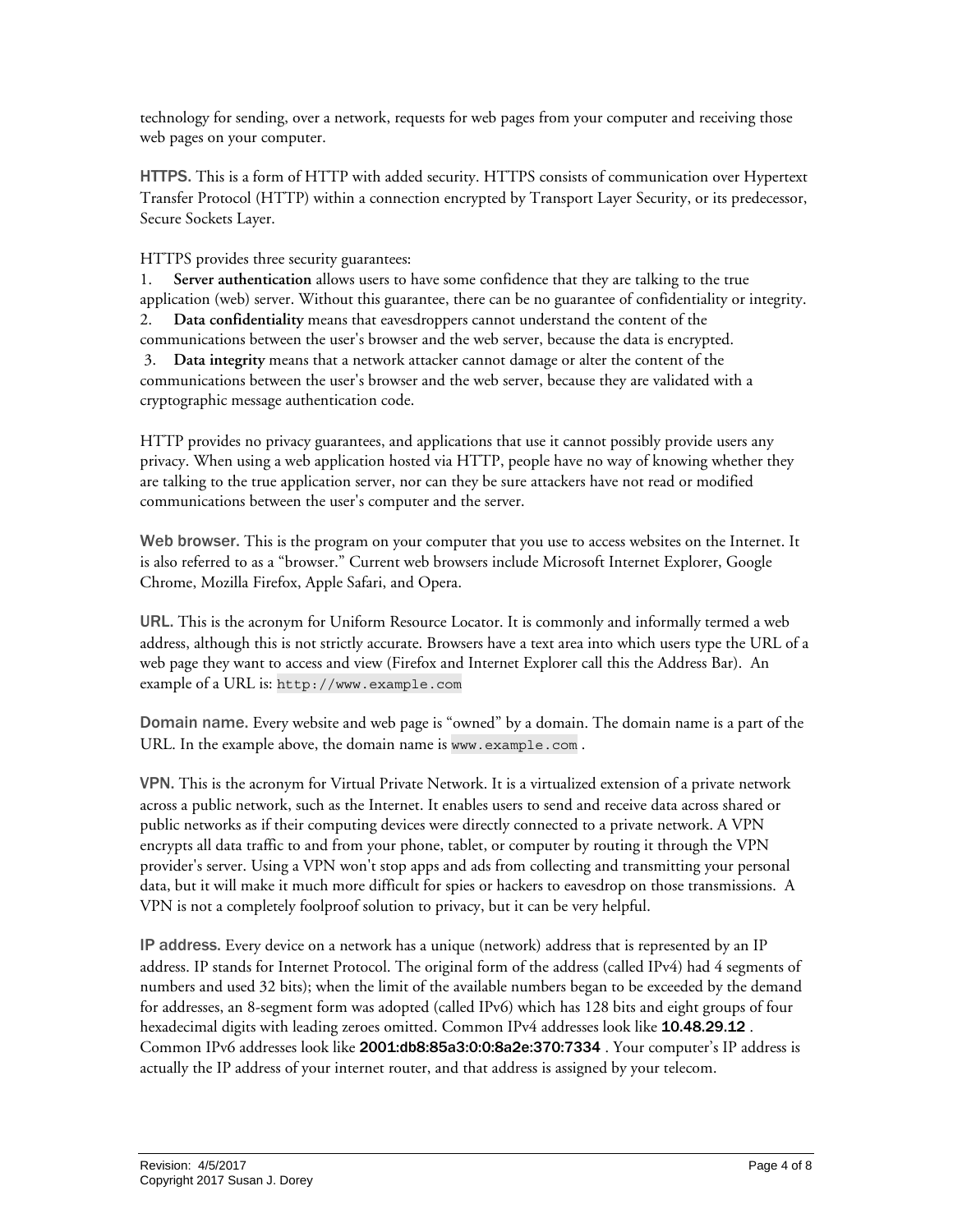Firewall. A firewall is a network security system that monitors and controls the incoming and outgoing network traffic based on predetermined security rules. A firewall typically establishes a barrier between a trusted, secure internal network (such as your home computer) and an outside network, such as the Internet, that is assumed not to be secure or trusted. They are considered by network engineers to be appliances. There are *hardware*-based firewall computer appliances and *software* appliances running on general purpose hardware (such as your computer). Firewalls are generally categorized as *network-based* or *host-based*. Network-based firewalls are positioned on the gateway computers of networks (local, extralocal, and internet). Host-based firewalls are positioned on the network node itself, e.g., your computer or, if you have a home network, your home network's network host.

## Internet Privacy Issues and Methods

In light of the ability of telecoms to sell your Internet activity, the most important thing to remember is that every network message that you send and receive can be stored, examined, analyzed, and sold piecemeal or in its entirety. When you are viewing a web page, everything you see on your monitor can be saved by your telecom. When you enter data in a webform, that data can be saved by your telecom. When you download email messages to your local email program (like Outlook), the contents of every email message can be saved by your telecom; likewise every email you send from your local email program can be saved by your telecom.

Using Wi-Fi instead of an Ethernet cable to connect physically to the internet is especially hazardous to your privacy. Wi-Fi messages can be monitored remotely without your knowledge.

Some websites require you to use an account to interact with their site. Such an account consists of, at a minimum, a user id and a password. When you access that website after your account has been created, you must login. You login by entering your user id and password (on a webform!). Often times as you type the password, the characters are replaced by asterisks; for example, you enter "BoatsRUs" but what appears on the monitor is "\*\*\*\*\*\*\*\*". This technique only works to hide your password from someone standing near you and looking over your shoulder. The actual password is what is sent to the website and included in the network message, which your telecom can read and save. In conclusion, the asterisks do not offer you any privacy with your telecom.

You may be able to specify that a web page open with security. To do this, you enter into the browser address bar a URL like https://www.example.com . The presence of the "s" in "https" directs the website to use security when it returns a web page to you. You can verify this by examining the contents of the address bar when the requested web page is displayed.

Some web sites will automatically return web pages with security. You can see this when your web page request began with HTTP (if that was entered at all<sup>2</sup>) and the address of the returned web page begins with "HTTPS." You can install a third-party "tool" (plug-in) to automatically use HTTPS security on many sites; for Firefox, I installed HTTPS Everywhere (a program developed by a collaboration between The Tor Project and the Electronic Frontier Foundation); it also works on Chrome and Opera. It works by automatically requesting most web pages as HTTPS.

-

<span id="page-4-0"></span><sup>2.</sup> Modern browsers rarely require users enter http:// or https:// in the address bar. Nor do they require users enter www. When those components of the URL are missing, the browser automatically adds them. Hence, when you want to access http://www.example.com you need only enter "example.com".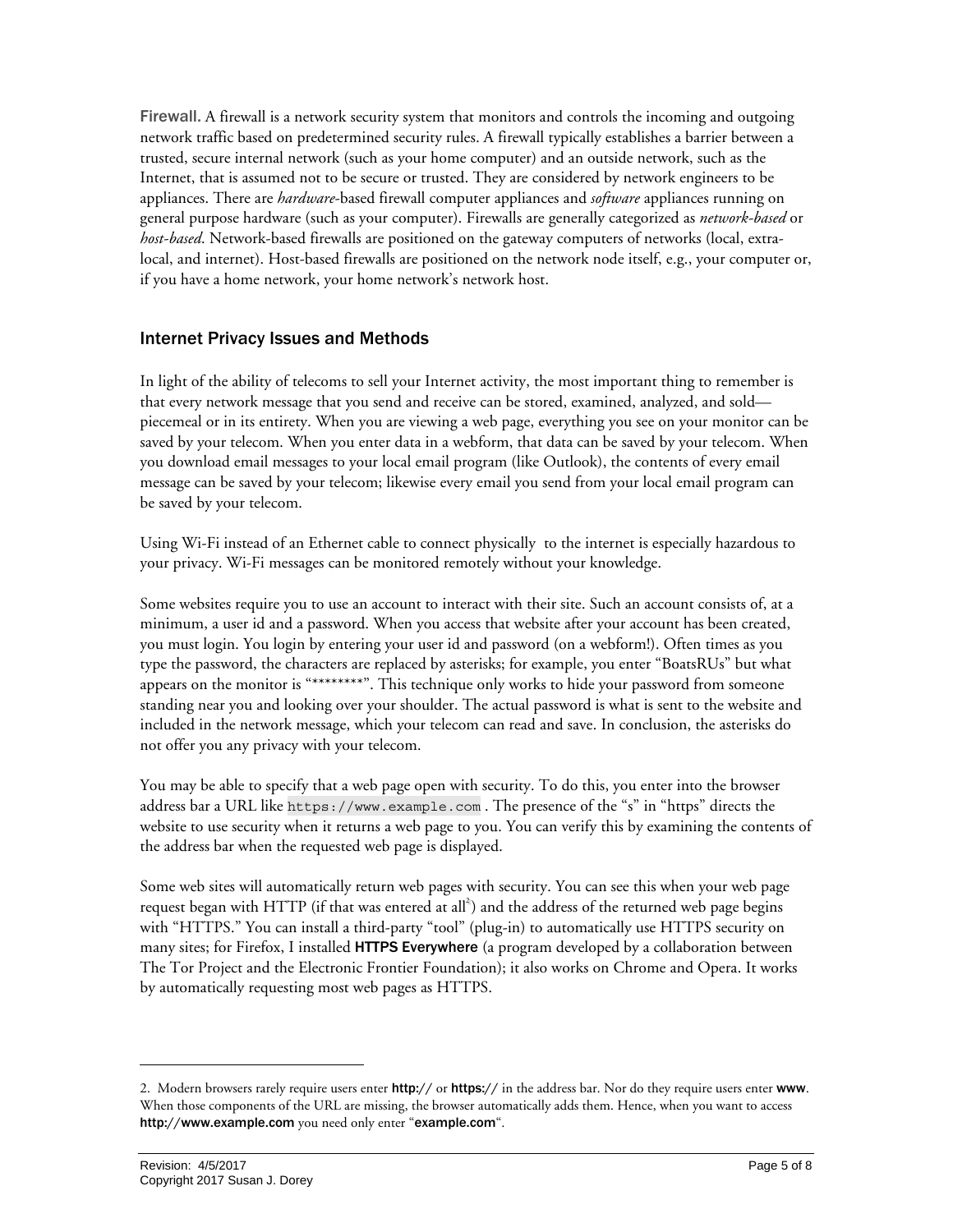Your browser may not require you to enter a web address that begins with "HTTP." In that case, the browser automatically adds the "HTTP." If you have been relying on this, you may have to deliberately change your practice.

Not all web sites support HTTPS. When that is the case, if you request an address with "https", you may get an error message from the site or from your browser. At that point you have to decide how risky that page might be to your privacy.

In any case, if you are presented with a web form on which you are asked to enter personal data, do not do so if the web page address does not begin with "https". When you encounter this situation, contact the site as soon as possible and complain — let them know you need to be assured of the privacy of your data.

Use passwords that are not obviously you, and change them frequently. Use a different password on different sites. Remember, people trying to access your personal data use software, often with random password generators, to guess your password. Once they find a password that works on one site, they will try to use it on other sites.

For each email account that you have, find out what type of protocol the ISP or email host uses for mail transfer. This is not necessary when you use their webmail program.

For each email account that you have, configure the email program, be it a standalone program like Outlook or a webmail program, to encrypt the email message. You may be able to configure the program to encrypt all emails, or just one at a time. You can likely find directions on the internet: search for something like "encrypting email outlook 2003." Frankly, this can be easier said than done. I can do this with Outlook, but it requires I get a "digital certificate", which is not free and involves some challenging installation—I decided to wait.

Another way to protect your privacy is to use a VPN, which means you access websites and email via the VPN. You have to buy the VPN and then undergo an installation which may tax your patience and technical knowledge. Not all VPNs are created equal, so if you are considering this option, research them carefully.

You may be able to get a dynamic IP address for your router; such an address changes every time you log on to your telecom. It is advantageous in that transmissions from you cannot be associated with your geographical location and you cannot be addressed directly by your IP address (as it will be different during a subsequent session). The alternate scheme is a static IP address, so that all transmissions by you will be associated with the same IP address.

Log off websites, including webmail and social media, when you are through using them.

Turn off your computer when you are done using it each day. That will keep intruders out.

Don't post on social media accounts while connected to cellular data networks.

Turn off Wi-Fi, GPS and geolocation on your smartphone. They can all be used to quickly pinpoint your location.

Social media also has the ability to track your browsing. Look for information about that and how to block the browsing. If you use Facebook, log off every time you leave it. That will reduce the site's ability to track your browsing.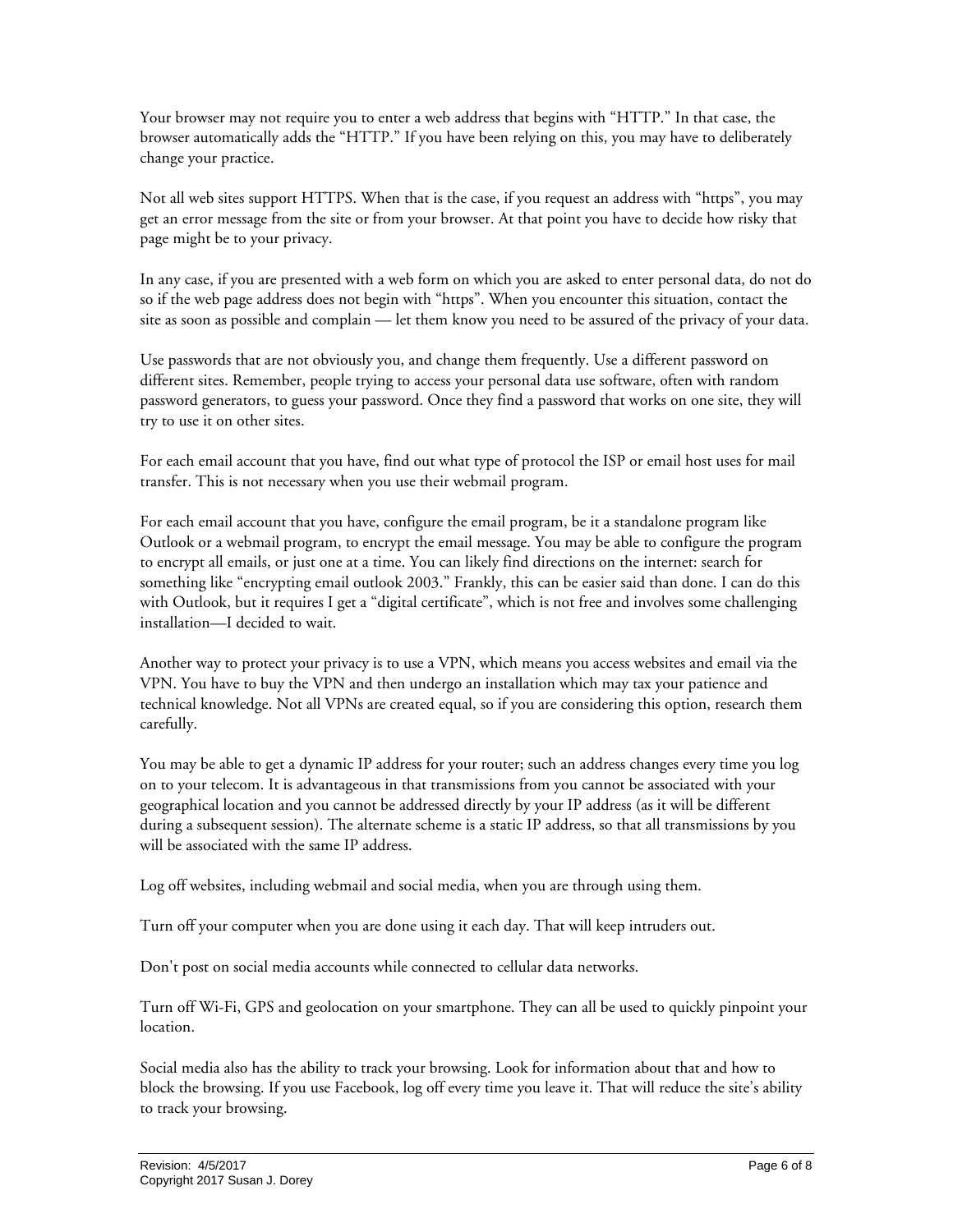If you use your smartphone to interact with "apps", they can track you afterwards, including your geographical location (through the GPS function). The built-in method of the cell phone to organize which cell tower to connect you to also provides a history of your location; the only way to stop this is to turn off the phone.

On your smartphone, turn off cellular data connections. If you don't need to receive constant email updates when on the go, turn off cellular data and go online only when connected to a secure, passwordprotected Wi-Fi network. You'll still be able to get text messages and voice calls, and your battery life will probably improve.

The National Security Agency (NSA) and police departments have devices with which they can tap into cell phone usage directly from cell towers and eavesdrop on your activity. The only way to protect yourself from this spying is to not use a cell phone.

## Internet Security Issues and Methods

Security of the files on your computer, including the individual applications and the operating system, are at risk from programs installed without your knowledge. These dangerous programs are installed on your computer in two ways: (1) by agents that send messages to your router (these are often called hackers or intruders) and (2) by programs that download themselves when you click a link in an email or on a web page. Once installed, these dangerous programs (generically referred to as "malware") start up and do what they were programmed to do. Malware can corrupt your files, delete them, and copy them to any internet address. The malware may remain on your computer until you find and remove it.

It gets worse: some web pages contain malware that can be automatically downloaded to your computer when you open the page— unless you deliberately block it.

Malware has been used to collect ransoms: typically you have to pay the owner of the malware to restore your files and/or your access to them. Ransom malware has been used on commercial websites that hold medical records: the site and the medical records are only made accessible after the site owner pays a ransom.

Best practices:

- a) Use a firewall. This blocks most agents trying to access your computer. The best firewall is a hardware firewall, and likely is a part of your router. The next best is a software firewall, which may be bundled with your operating system or which you may have to buy and install. If you take this path, be sure to research the functionality of each choice carefully (expect exhaustion).
- b) Periodically check your router's records on suspicious access. Your router's configuration is typically accessed with a browser and with an IP address like 192.168.1.254 The Settings section will probably contain the logs, of which there may be a firewall log.
- c) Configure your browser to block automatic downloads. The directions for this are specific to your browser. So you will have to search the internet for a solution. Search for "block automatic download Firefox" or "block automatic download Chrome", et cetera.
- d) Be very cautious about clicking a link in an email; links are typically rendered in a different color and may be underlined — which is to say, there is no standard formatting to rely on. Some email programs and webmail programs will show you the actual domain name (e.g., www.example.com ) in a tooltip when you hover the mouse pointer over the link. If this happens, compare the actual domain name with the link text or the domain name of the sender; if they are different, do not click